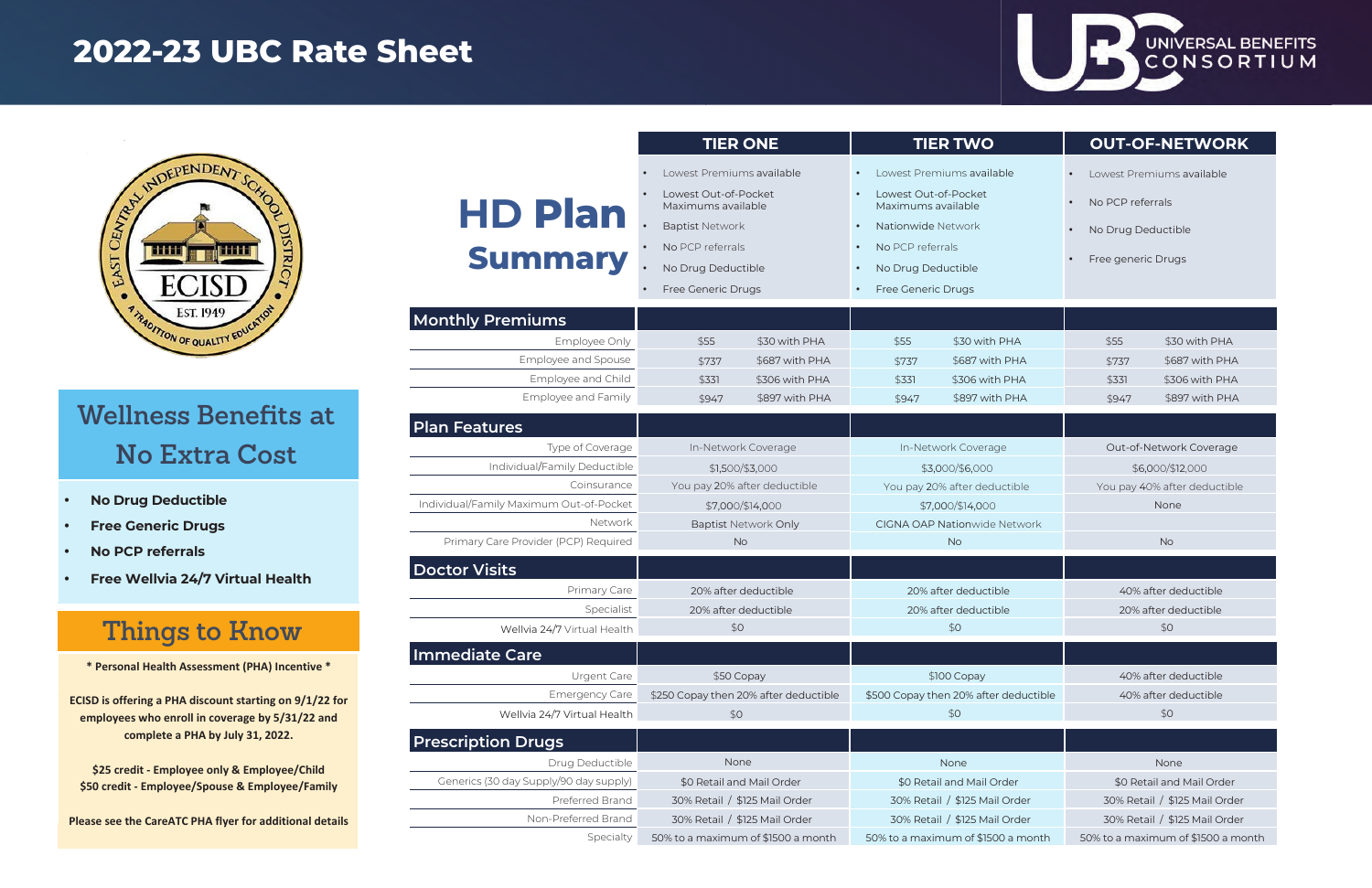### **Wellness Benefits at No Extra Cost**

**ECISD is offering a PHA discount starting on 9/1/22 for employees who enroll in coverage by 5/31/22 and complete a PHA by July 31, 2022.**

 $\mathcal{L}$ 

 $\overline{\phantom{0}}$ 

**\$25 credit - Employee only & Employee/Child\$50 credit - Employee/Spouse & Employee/Family**

**Please see the CareATC PHA flyer for additional details.**

**\* Personal Health Assessment (PHA) Incentive \***

|                                         | <b>TIER ONE</b>                       |                          | <b>TIER TWO</b>                       |                                          | <b>OUT-OF-NETWORK</b>              |                                 |  |
|-----------------------------------------|---------------------------------------|--------------------------|---------------------------------------|------------------------------------------|------------------------------------|---------------------------------|--|
|                                         | Low Premiums                          |                          | Low Premiums                          |                                          | Low Premiums<br>$\bullet$          |                                 |  |
| than HD Plan                            |                                       | Lower Annual Deductibles |                                       | Lower Annual Deductibles<br>than HD Plan |                                    | No Drug Deductible<br>$\bullet$ |  |
| <b>Basic Plan</b>                       | <b>Baptist Network</b>                |                          | Nationwide Network                    |                                          |                                    |                                 |  |
|                                         | No PCP referrals                      |                          | No PCP referrals                      |                                          | Free generic Drugs                 |                                 |  |
| <b>Summary</b>                          | No Drug Deductible                    |                          | $\bullet$                             | No Drug Deductible                       |                                    |                                 |  |
|                                         | Free Generic Drugs                    |                          | Free Generic Drugs                    |                                          |                                    |                                 |  |
| <b>Monthly Premiums</b>                 |                                       |                          |                                       |                                          |                                    |                                 |  |
| Employee Only                           | \$65                                  | \$40 with PHA            | \$65                                  | \$40 with PHA                            | \$65                               | \$40 with PHA                   |  |
| Employee and Spouse                     | \$751                                 | \$701 with PHA           | \$751                                 | \$701 with PHA                           | \$751                              | \$701 with PHA                  |  |
| Employee and Child                      | \$340                                 | \$315 with PHA           | \$340                                 | \$315 with PHA                           | \$340                              | \$315 with PHA                  |  |
| Employee and Family                     | \$987                                 | \$937 with PHA           | \$987                                 | \$937 with PHA                           | \$987                              | \$937 with PHA                  |  |
| Plan Features                           |                                       |                          |                                       |                                          |                                    |                                 |  |
| Type of Coverage                        | In-Network Coverage                   |                          | In-Network Coverage                   |                                          | Out-of-Network Coverage            |                                 |  |
| Individual/Family Deductible            | \$1,250/\$2,500                       |                          | \$2,500/\$5,000                       |                                          | \$5,000/\$8,000                    |                                 |  |
| Coinsurance                             | You pay 20% after deductible          |                          | You pay 20% after deductible          |                                          | You pay 40% after deductible       |                                 |  |
| Individual/Family Maximum Out-of-Pocket | \$8,000/\$16,000                      |                          | \$8,000/\$16,000                      |                                          | None                               |                                 |  |
| Network                                 | <b>Baptist Network Only</b>           |                          | <b>CIGNA OAP Nationwide Network</b>   |                                          |                                    |                                 |  |
| Primary Care Provider (PCP) Required    | <b>No</b>                             |                          | <b>No</b>                             |                                          | <b>No</b>                          |                                 |  |
| Doctor Visits                           |                                       |                          |                                       |                                          |                                    |                                 |  |
| Primary Care                            | 20% after deductible                  |                          | 20% after deductible                  |                                          | 40% after deductible               |                                 |  |
| Specialist                              | 20% after deductible                  |                          | 20% after deductible                  |                                          | 20% after deductible               |                                 |  |
| Wellvia 24/7 Virtual Health             | \$0                                   |                          | \$0                                   |                                          | \$0                                |                                 |  |
| Immediate Care                          |                                       |                          |                                       |                                          |                                    |                                 |  |
| Urgent Care                             | \$50 Copay                            |                          | \$100 Copay                           |                                          | 40% after deductible               |                                 |  |
| <b>Emergency Care</b>                   | \$250 Copay then 20% after deductible |                          | \$500 Copay then 20% after deductible |                                          | 40% after deductible               |                                 |  |
| Wellvia 24/7 Virtual Health             | \$0                                   |                          | \$0                                   |                                          | \$0                                |                                 |  |
| <b>Prescription Drugs</b>               |                                       |                          |                                       |                                          |                                    |                                 |  |
| Drug Deductible                         | None                                  |                          | None                                  |                                          | None                               |                                 |  |
| Generics (30 day Supply/90 day supply)  | \$0 Retail and Mail Order             |                          | \$0 Retail and Mail Order             |                                          | \$0 Retail and Mail Order          |                                 |  |
| Preferred Brand                         | 30% Retail / \$125 Mail Order         |                          | 30% Retail / \$125 Mail Order         |                                          | 30% Retail / \$125 Mail Order      |                                 |  |
| Non-Preferred Brand                     | 30% Retail / \$125 Mail Order         |                          | 30% Retail / \$125 Mail Order         |                                          | 30% Retail / \$125 Mail Order      |                                 |  |
| Specialty                               | 50% to a maximum of \$1500 a month    |                          |                                       | 50% to a maximum of \$1500 a month       | 50% to a maximum of \$1500 a month |                                 |  |

#### UNIVERSAL BENEFITS CONSORTIUM

## **2022-23 UBC Rate Sheet**



- **•No Drug Deductible**
- **•Free Generic Drugs**
- **•No PCP referrals**
- **•Free Wellvia 24/7 Virtual Health**

# **Things to Know**